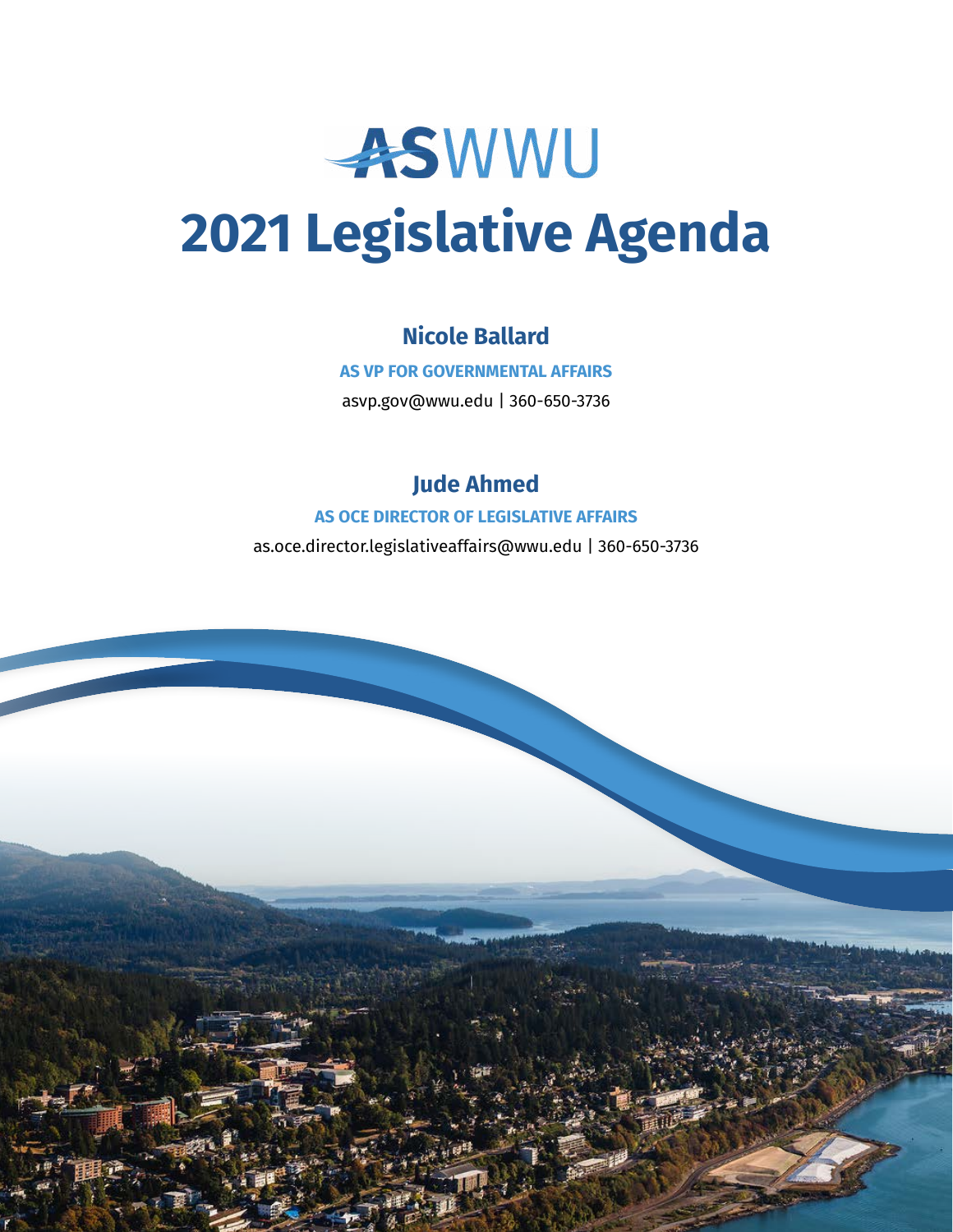## **Centering Equity at WWU**

The ASWWU intends to center equity in each topic area of the 2021 ASWWU Legislative Agenda by calling for legislators to take action on community driven initiatives and demonstrate equity through funding. The ASWWU recognizes the rights of students to feel safe and supported in higher education, and that our campus must do more to create a campus climate that is safe and inclusive for all students. At the same time, we must acknowledge that the responsibility of centering equity in academia does not fall solely on the shoulders of students, but rather on the university, state, and wider community. The ASWWU asks the Legislature to focus on barriers to access, completion, and security among underrepresented and BIPOC students due to their different experience in higher education. Western supports the Washington Roundtable's goal of 70% of Washington high school graduates earning a post-secondary credential by 2030. To support the well-being of students underrepresented in higher education, the ASWWU asks for the Legislature' s support in addressing barriers to access and completion rates.

## **Meeting Basic Needs**

The ASWWU appreciates the investment into higher education through HB 2158, however in order for this investment to create successful outcomes we believe it is crucial to support students as individuals. Students face unprecedented difficulty to meet their basic needs on a day to day basis due to the COVID-19 pandemic. Western has seen a drastic increase in the use of programs and resources that help students secure food and clothing like Western Hub of Living Essentials, grocery assistance programs, and WWU Career Closet. Additionally, housing insecurity is a persistent issue for students at Western and across the state. Not only does every human being have the right to have their basic needs met, but it is important to recognize that in doing so, Washington can better ensure the success of students throughout their time in college and beyond.

- Ensure **[SB 5800](http://lawfilesext.leg.wa.gov/biennium/2019-20/Pdf/Bills/Session%20Laws/Senate/5800-S2.SL.pdf?q=20210102225727)** a permanent program to provide housing assistance to foster care and houseless students.
- Create a grant program that can be accessed by all Washington State universities to disperse funding to assist with meal pop-up and clothing assistance programs that are vital in helping students meet their basic needs.
- Create a state-wide surve[y](https://hope4college.com/), similar to the #RealCollege survey by th[e Hope Center,](https://hope4college.com/) on student basic needs.
- Expand **[HB 1893](https://app.leg.wa.gov/billsummary?BillNumber=1893&Year=2019)** to include state universities.
- Support **[SB 5012](https://app.leg.wa.gov/billsummary?billnumber=5012&year=2021)** to provide a local government option for the funding of essential affordable housing programs.
- Support **[SB 5027](https://app.leg.wa.gov/billsummary?billnumber=5027&year=2021)** to mandate closed captioning on televisions in public places.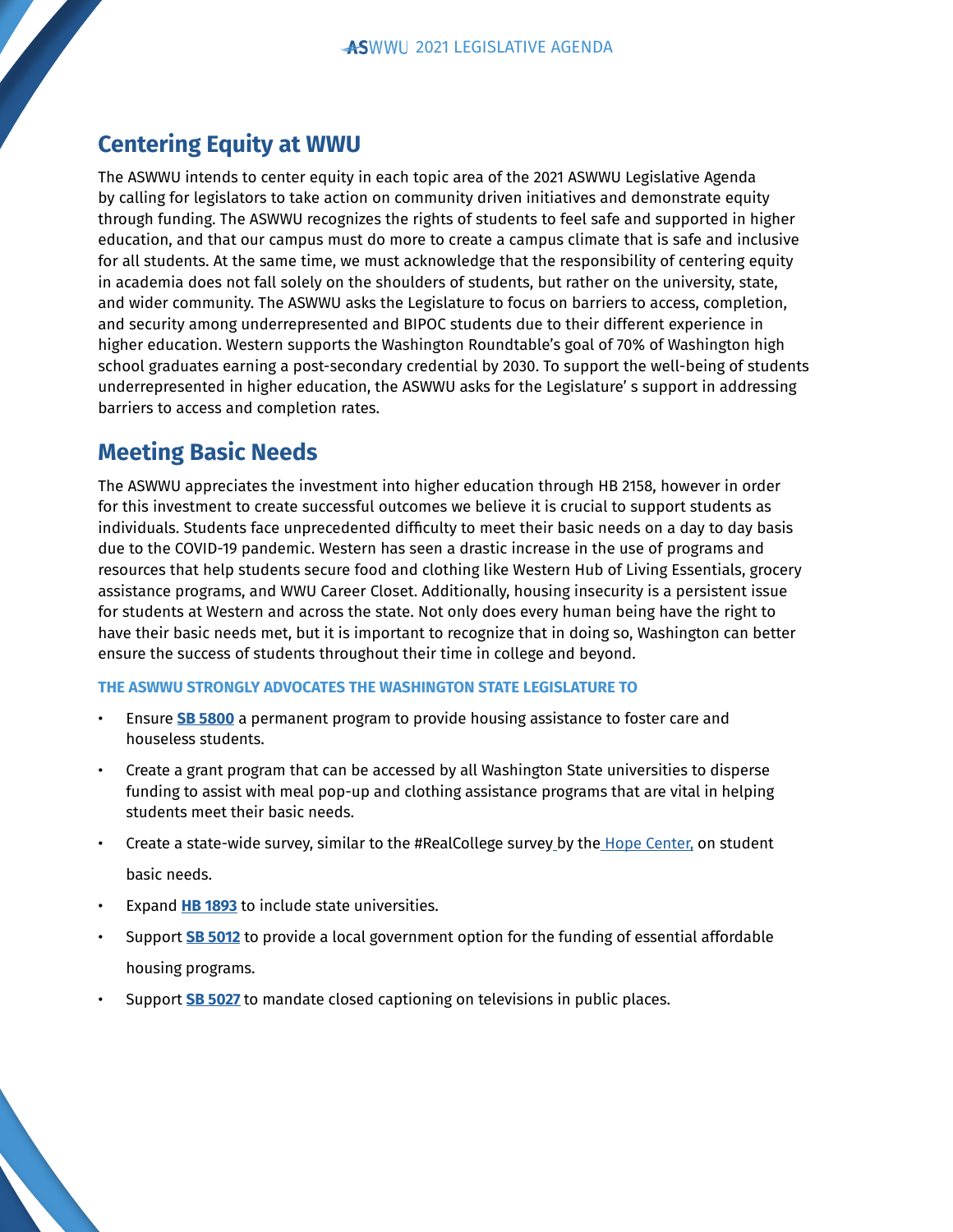## **College Affordability and Student Loan Forgiveness**

The ASWWU recognizes that the increasing cost of education is a barrier for students from low and middle income families. With universities raising tuition and post-graduation plans being in flux because of COVID-19, the ASWWU highlights the increased burden of the cost of higher education and advocates for an expansion in financial assistance. Western appreciates the funding allocated to students in the Washington College Grant through **[HB 2158](https://app.leg.wa.gov/billsummary?BillNumber=2158&Initiative=false&Year=2019)**, and believes all students who qualify for the grant deserve the funds promised to complete their higher education. Additionally, Western is concerned about the 770,000+ student loan borrowers in the state who collectively owe over \$27 billion in student loan debt. **[The EdTPA is a barrier](https://documentcloud.adobe.com/link/review?uri=urn:aaid:scds:US:a97d4966-b5e3-4a3c-81a4-b7151727a07d)** not only for candidates impacted by COVID to get employed post-graduation, but also the barriers presented in the EdTPA disproportionately harms vulnerable communities which furthers inequity in the workforce.

#### **THE ASWWU STRONGLY ADVOCATES THE WASHINGTON STATE LEGISLATURE TO**

- Ensure that the Washington College Grant stays fully funded.
- Expand student loan forgiveness programs.
- Support **[HB 1028](https://app.leg.wa.gov/billsummary?billnumber=1028&year=2021)** and **[SB 5057](https://app.leg.wa.gov/billsummary?BillNumber=5057&Year=2021&Initiative=false)** to remove the EdTPA requirement for residency teacher certification.

# **Facilitating Comprehensive Diversity, Equity, Inclusion Trainings**

The ASWWU implores institutions of higher education to commit to systemic equity development by authentically bringing traditionally excluded individuals and groups into processes, activities, and decision making in a way that shares power and ensures equal access to opportunities and resources. The ASWWU believes that a comprehensive DEI training will give students the preparation they need to be informed and to be an active member of an anti-discrimination campus community. The ASWWU recognizes that every student comes to campus with a different level of knowledge and experiences, and that our community has a responsibility to facilitate challenging conversations. Additionally, ASWWU firmly believes that faculty and staff also need to engage in further equity training in order to create inclusive policies, programming, and environments conducive to the academic success of all students. Western implemented its first DEI training this Fall Quarter but nothing ensures the continuation of the training nor requires student feedback to be collected.

- Mandate all higher education institutions to provide diversity, equity, and inclusion training to students with an anti-racism component; with student co-production and feedback components to continually improve the training.
- Mandate all higher education institutions provide diversity, equity, and inclusion training to faculty and staff that would include topics surrounding LGBTQ+, disability, and racial discrimination.
- Implement reoccuring LGBTQ+/ Trans-inclusivity training and procedures in campus wellness services (ex. Counseling Center, Disability Access Center, and Student Health Center) across Washington state.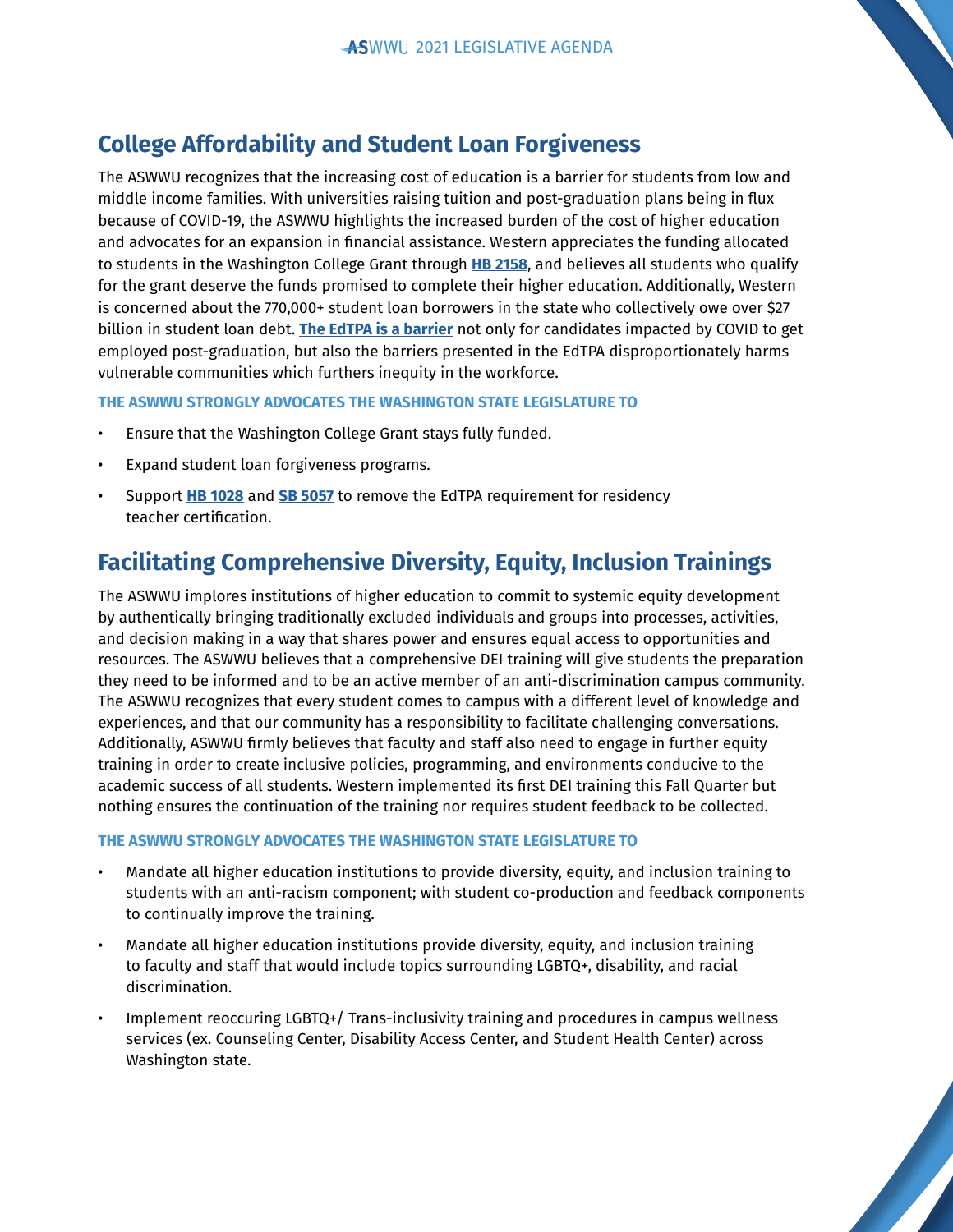## **Mental Health & Wellness**

The ASWWU firmly believes that accessible mental health services on campus is a vital resource for students in higher education. There are still several barriers that hinder students from accessing healthcare on-campus including: a lack of diverse counseling staff, an outdated building that is difficult to navigate, and overloaded counselors which has led to counselors only being able to see students of an average of 2-3 visits. [Recent studies](https://ccmh.psu.edu/index.php?option=com_dailyplanetblog&view=entry&year=2020&month=09&day=07&id=1:covid-impact-on-college-student-mental-health) show that students at WWU, and other higher education institutions across the country have had significant increase in students psychological distress following the outbreak of COVID-19. ASWWU recognizes that the current social climate has specifically impacted BIPOC and other underrepresented students and we value having staff that share those identities. Additionally, ASWWU wants to highlight that undocumented students are unable to access the same mental health and wellness resourcesdue to their exclusion from social programs and are therefore a high-need population.

#### **THE ASWWU STRONGLY ADVOCATES THE WASHINGOTN STATE LEGISLATURE TO**

- Fully fund the \$225,000 capital budget request to complete the pre-design work for a new Student Development and Success Center, as well as the Minor Works Program request, which would support increased access to mental health services. The new space would co-locate Counseling and Wellness Services with student success services such as Financial Aid and Academic Advising. This would move the Counseling Center from its current highly inaccessible location on the 5th floor of our oldest administrative building without direct elevator access to a space that all students could easily find and navigate, which is especially important for students experiencing crisis or distress.
- Expand Washington State's health insurance to include undocumented individuals just like individuals in [California.](https://www.npr.org/2019/07/10/740147546/california-first-state-to-offer-health-benefits-to-adult-undocumented-immigrants)
- Support **[HB 1009](https://app.leg.wa.gov/billsummary?billnumber=1009&year=2021)** to expand types of medical access for students.

## **Environmental Justice**

The ASWWU believes Washington State residents, including children and young people, deserve healthy and safe futures and acknowledges Washington State goes beyond national standards in environmental law. To continue as a national leader and to lead in mitigating the effects of climate change, the ASWWU believes the state of Washington should legislate environmental protections that encompass all pillars of social and environmental sustainability.

- Support a new version of **[SB 5489](https://app.leg.wa.gov/billsummary?BillNumber=5489&Initiative=false&Year=2019)**, the HEAL Act, which would establish a healthy environment for all by creating a definition of environmental justice, directing agencies to address environmental health disparities, and creating a task force.
- Support a new version of **[SB 5322](https://app.leg.wa.gov/billsummary?BillNumber=5322&Initiative=false&Year=2019)** to ensure compliance with the federal clean water act by prohibiting certain discharges from motorized or gravity siphon aquatic mining activities into waters of the state.
- Support **[SB 5000](https://app.leg.wa.gov/billsummary?billnumber=5000&year=2021)** to create a hydrogen fuel cell electric vehicle pilot sales and use tax exemption program.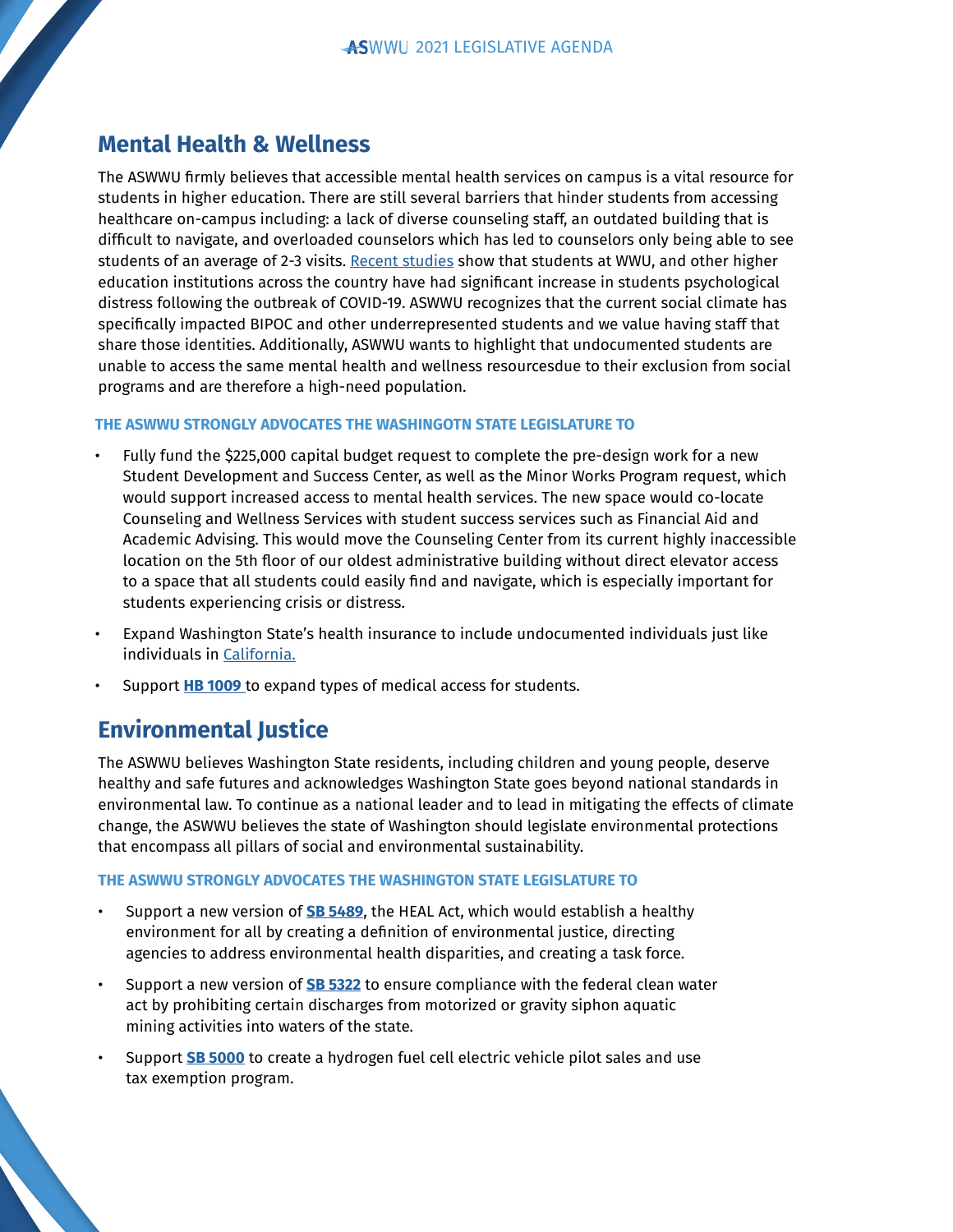## **[Coast Salish Longhouse](https://www.youtube.com/watch?v=B3IUHZ9eCBc&feature=youtu.be)**

The ASWWU knows that the creation of a Coast Salish longhouse will be a meaningful and valuable space on campus for students, something that has been tirelessly advocated for by the Native American Student Union (NASU). WWU seeks to build a traditional Coast Salish style longhouse in honor of the historic importance of the place that it occupies. Indigenous students currently do not have a space for cultural expression at Western and the retention rate of first-year Indigenous students was the second-lowest among all ethnic groups at 70.9% in 2018 while the retention rate of their first-year white counterparts was 83.2%. The Coast Salish longhouse at Western will support Indigenous students in academics by providing a sense of place through a dedicated space on the university campus for students to gather, build community and support each other.

#### **THE ASWWU STRONGLY ADVOCATES THE WASHINGTON STATE LEGISLATURE TO**

• Allocate \$4.95 million dollars to build a Coast Salish Longhouse on Western's campus.

## **Support and Resources for Undocumented Students and DACA Recipients**

The ASWWU appreciates the legislature for passing legislation in support of underrepresented and undocumented students, such as the Undocumented Student Loan Program (SB 6561) during the 2020 session. Although this program will make higher education more accessible for people across the state, undocumented students still remain one of the most vulnerable populations. Western further acknowledges that supporting undocumented students also encompasses supporting the entire undocumented community, and we are therefore concerned about the lack of stimulus relief, accessible student financial aid, and the treatment of those in the Northwest ICE Processing Center.

- Ensure **[SB 6561](https://app.leg.wa.gov/billsummary?BillNumber=6561&Year=2019&Initiative=false)**, the Undocumented Student Loan Program, stays funded.
- Support the budget provision that would provide COVID-19 relief to undocumented students that have filed for the WASFA.
- Amend **[HB 1079](https://app.leg.wa.gov/billsummary?BillNumber=1079&Year=2003&Initiative=false)** and **[RCW 28B.15.012](https://app.leg.wa.gov/rcw/default.aspx?cite=28b.15.012)** to lower the residency requirement for in-state financial aid and tuition from three years to one year so more undocumented students can access higher education.
- Require in-depth protocols for universities to prioritize undocumented students' safety, modeled off of **[AB-21 in California.](https://leginfo.legislature.ca.gov/faces/billTextClient.xhtml?bill_id=201720180AB21)**
- Close the Northwest ICE Processing Center in Tacoma by revoking its business license due to the number of severe health, safety, and human rights violations that have occurred before [COVID-19 and during,](https://jsis.washington.edu/humanrights/wp-content/uploads/sites/22/2020/12/UW-Legal-Appendix-State-and-Local-Authority-NWDC-FINAL.pdf) under the ownership of the for-profit GEO Group. The blatant profiteering of GEO Group has caused poor living conditions, gross human rights violations, and numerous incidents of hunger strikes, suicides, and deaths.
- Expand the Washington Immigrant Relief Fund to \$60 million to ensure that undocumented students and DACA recipients receive financial support during COVID-19.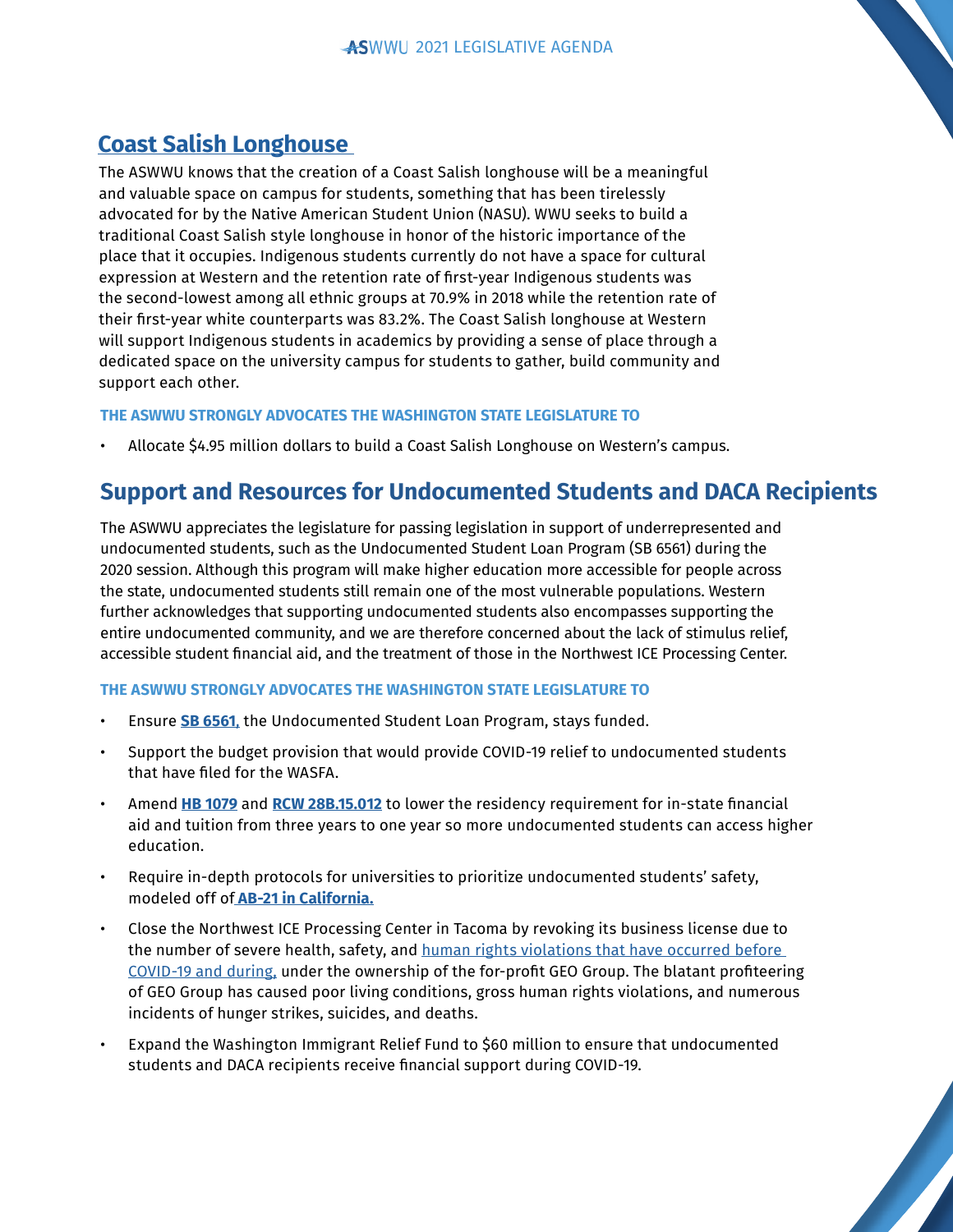## **Supporting Survivors of Sexual Assault and Domestic Violence**

The ASWWU is concerned about the frequency of sexual violence on college campuses and how often these instances go unreported due to a history of universities not taking action. We believe that collectively, Western has the responsibility to do more to provide resources that support survivors of sexual assault. Additionally, Western wants to emphasize that there has been an increase in domestic violence, [disproportionately affecting BIPOC and underrepresented communities](https://wscadv.org/news/impact-of-covid-19-on-domestic-violence-survivors/), during the on-going COVID-19 pandemic, resulting in heightened need to support survivors of domestic violence. In the United States, 1 in 4 women and nearly [1 in 2 trans people will experience IPV](https://static1.squarespace.com/static/56a24df4d8af10a5072bed7c/t/5f358b263ca8db1d891a3fc9/1597344678710/Survivors+Know+Best+Report.pdf) during their lifetime. In King County, the largest populated county in Washington, homicides due to Domestic Violence [has nearly doubled in 2020.](https://www.kingcounty.gov/depts/health/covid-19/~/media/depts/health/communicable-diseases/documents/C19/domestic-violence-patterns-in-king-county.ashx) The ASWWU asks the Legislature to strengthen Title IX regulations and integrate interpersonal violence training state-wide.

#### **THE ASWWU STRONGLY ADVOCATES THE WASHINGTON STATE LEGISLATURE TO**

- Strengthen Title IX regulations at the state level to ensure trauma informed and LGBTQA+ inclusive handling of sex discrimination cases that aligns with pre-May 2020 federal Title IX regulation, as recommended by **[Know Your IX.](https://documentcloud.adobe.com/link/review?uri=urn:aaid:scds:US:768db1f1-d86c-489c-b746-2c4a2f973ada)**
- SUPPORT THOSE EXPERIENCING INTERPERSONAL VIOLENCE BY
	- Integrating interpersonal violence (IPV) trainings in medical fields.
	- Hire personnel that specialize in IPV.
	- Create a screening system for IPV to connect people to local organizations or shelters for support.

## **WWU, CWU, EWU, and Evergreen's \$10 Million Dollar Equity Funding Ask**

The ASWWU distinguishes equity funding as a vital part of creating meaningful change on our campus. The lack of diverse staff and faculty within higher education institutions parallels the achievement gaps in higher education whether in academics or in student support. Furthermore, ASWWU is committed to holding WWU administrators accountable to implementing tangible change using state funding for equity initiatives.

The ASWWU values initiatives that diversify Western's campus by creating more opportunities for BIPOC to access higher education. However, we also fundamentally believe that the recruitment and outreach of underserved Washington students must be preceded by active change in the campus community to ensure that these students are set up for success at Western. Thus, ASWWU asks legislators to engage in critical conversations on the efficacy of measuring inclusive success through retention and recruitment.

Lastly, the ASWWU fully believes that Western's institutions and its offerings of academic programs must represent the historically marginalized communities of Washington State. The academic programs of Western demonstrate consistent gaps in perspectives from populations that endure systemic and social marginalization, particularly communities of color. Underrepresented students do not see their histories and experiences reflected in their school system, nor do they have faculty and mentors who share similar backgrounds and experiences. Drawing from UC Berkeley, Ethnic Studies is the critical and interdisciplinary study of race, ethnicity, and indigeneity, with a focus on the narratives by and from people of color within and beyond the United States. With the recent passage of **[SB 5023,](https://app.leg.wa.gov/billsummary?BillNumber=5023&Initiative=false&Year=2019)**  concerning K-12 public school Ethnic Studies curriculum, recent education graduates are now required to teach Ethnic Studies, yet have no contact with the specific curriculum in higher education.